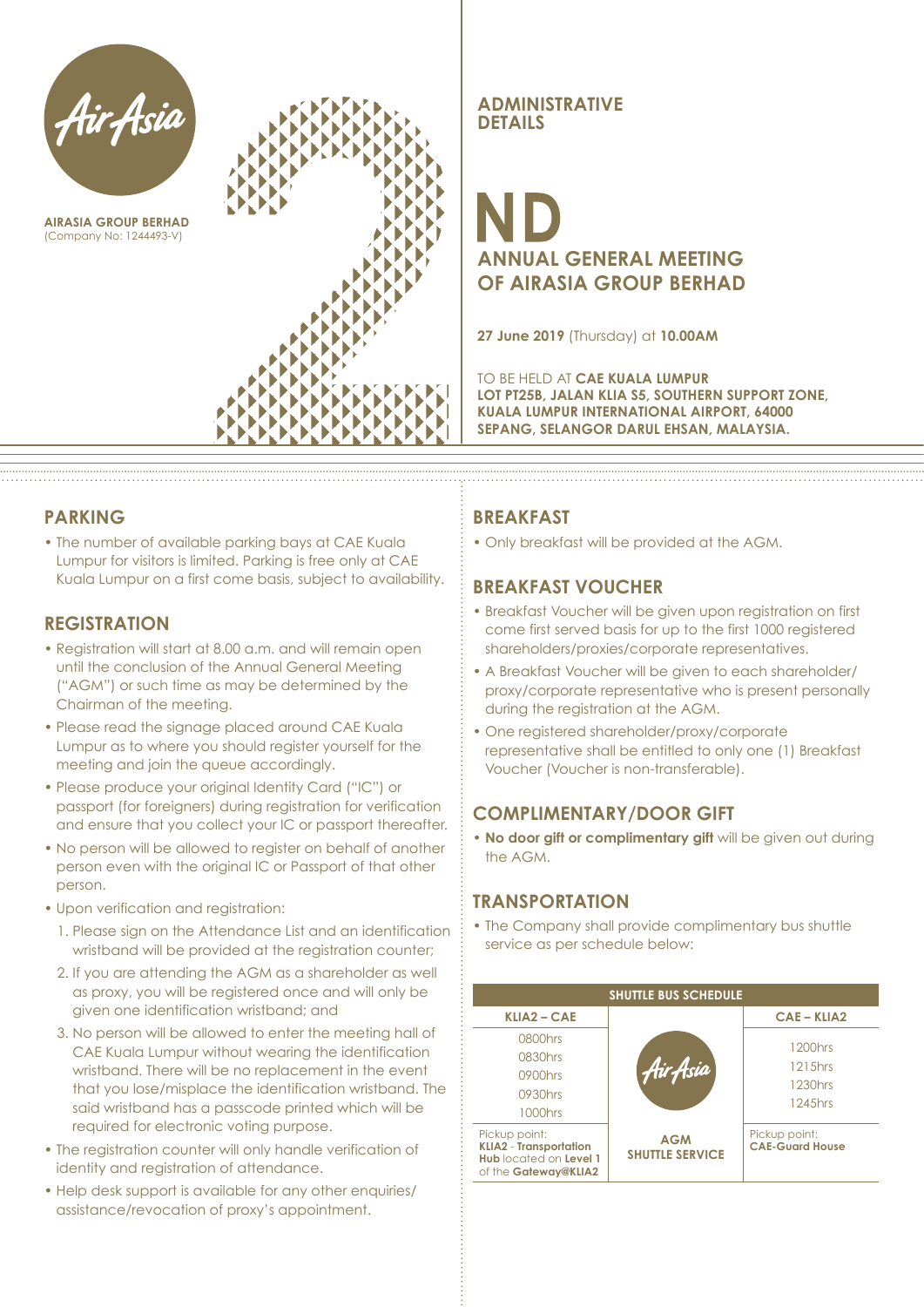### **MAP TO CAE KUALA LUMPUR VOTING AT MEETING**



### **EVENT DETAILS**

• The event details given above may be changed or updated up until the date of the meeting itself.

• For the latest information, please refer to the **Investor Relations page** on **airasia.com/aagbir** or email the Investor Relations team at **maa\_ir@airasia.com**

Pursuant to the Paragraph 8.29A of the Listing Requirements, all resolutions to be tabled at the meeting will be voted by poll instead of by show of hands. For this purpose, the Company has appointed Tricor Investor and Issuing House Services Sdn Bhd ("Tricor") to conduct the poll voting electronically via Tricor e-Vote application ("Tricor e-Vote App") and Cooper Professional Scrutineers Sdn Bhd as scrutineers to verify the poll results.

### **VOTING USING YOUR OWN SMARTPHONE DEVICE**

- Shareholders and proxy holders ("voters") are advised to download Tricor e-Vote app onto their smartphone/ tablets ("devices") before attending the meeting.
- Tricor e-Vote app download is available at no cost from Google Play Store or Apple App Store.
- Please refer to the information below on how to download the Tricor e-Vote app.
- To use Tricor e-Vote, you need to connect to the WI-FI network provided by Tricor.
- Go to your device setting, choose the Wi-Fi name and enter the password to join:-

### **Wi-Fi name: Tricor\_eVote | Password: aagb2706**

• You are encouraged to approach Tricor's personnel at the Device Counter to check your devices' readiness to participate in the poll voting.

### **VOTERS WHO DO NOT HAVE DEVICES**

- You will be provided with a device when you attend the meeting.
- Please proceed to the Device Counter for separate registration to obtain a device.
- Upon conclusion of the AGM, please return the device to the Device Counter.

### **ACCESS TO TRICOR E-VOTE APP**

- You will be required to use the camera function of your device to capture the passcode to access Tricor e-Vote app.
- Detailed instruction on how to vote will be provided in the meeting before the start of the voting session.

Voting for all the resolutions set out in the Notice of AGM will take place concurrently upon the conclusion of the deliberations of all the businesses to be transacted at the AGM.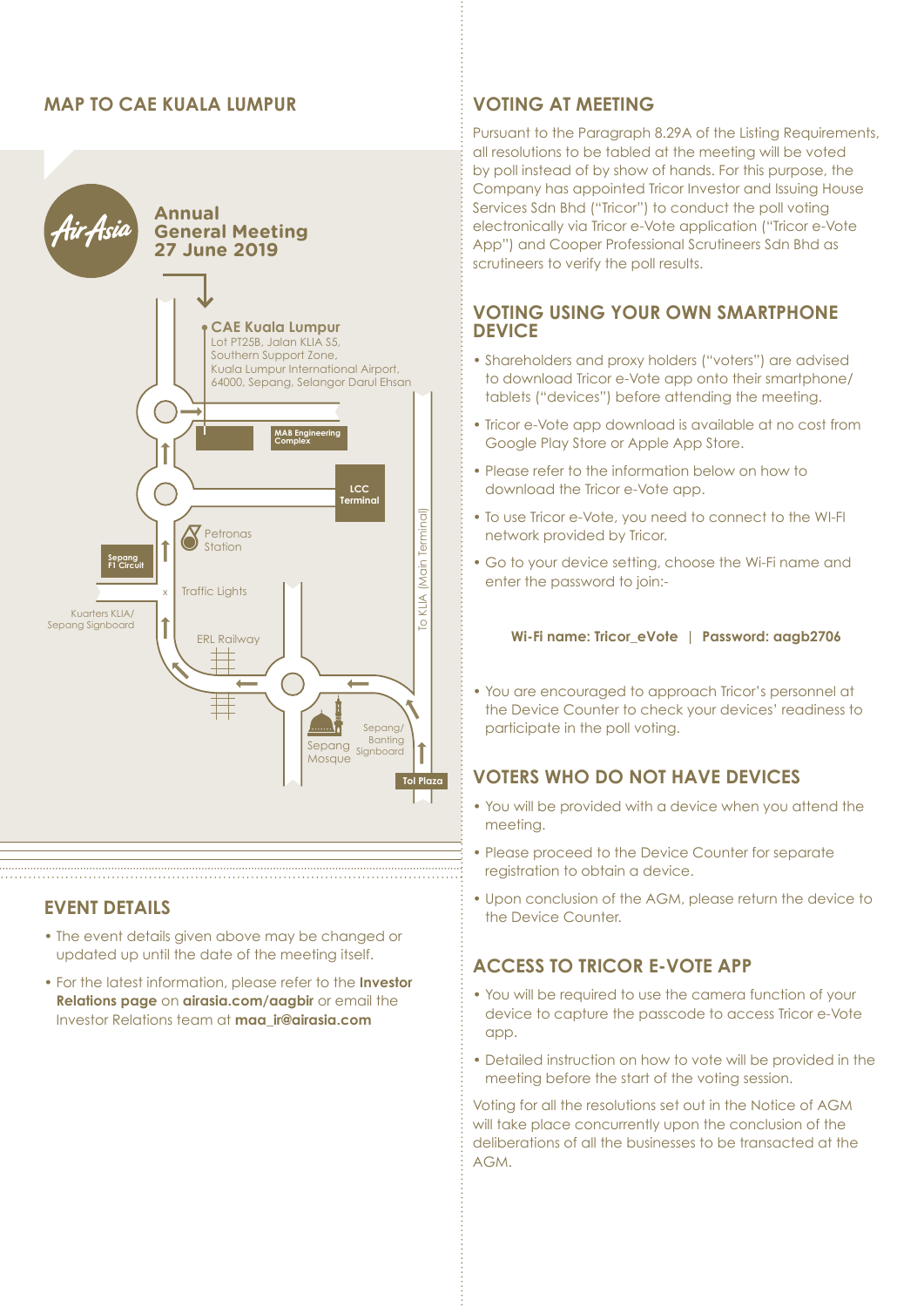

can tap the Open button in the Play Store listing, or tap the icon from the notification tray to open your app. Otherwise, the app will be accessible by tapping the Apps icon in the bottom of your home screen, assuming an icon hasn't already been put on your home screen.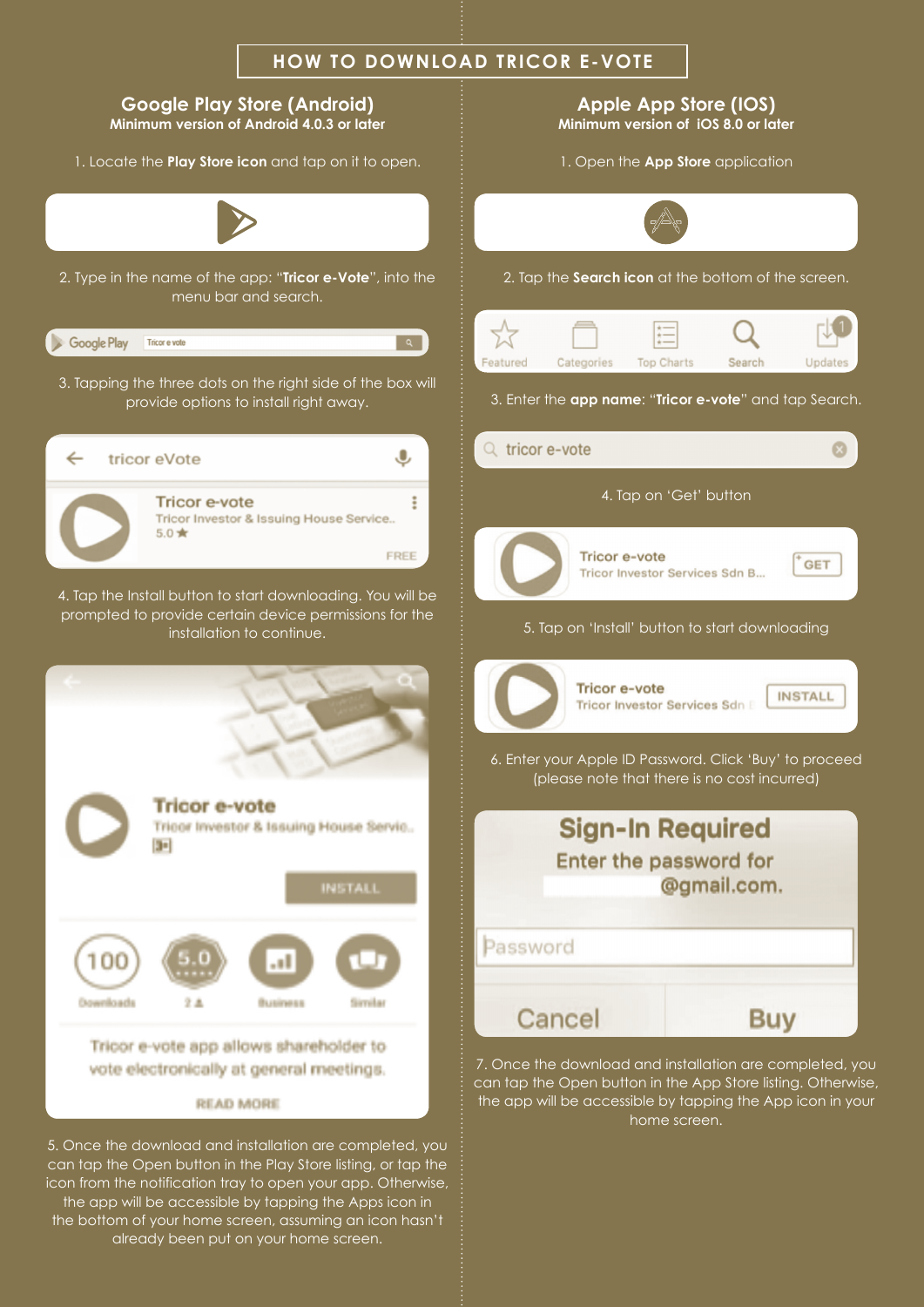# NOTICE OF ANNUAL GENERAL MEETING

| <b>NOTICE IS HEREBY GIVEN THAT</b> the Second Annual General Meeting of AirAsia Group Berhad (1244493-V)<br>("the Company") will be held at CAE Kuala Lumpur, Lot PT25B, Jalan KLIA S5, Southern Support Zone,<br>Kuala Lumpur International Airport, 64000 Sepang, Selangor Darul Ehsan, Malaysia on Thursday, 27 June<br>2019 at 10.00 a.m. for the following purposes: -                                                                                                                                                                                                                                                                                                                                                                                                                                                                                                                                                                                                                                                                                                                                                                                                                                                                   |                                   |
|-----------------------------------------------------------------------------------------------------------------------------------------------------------------------------------------------------------------------------------------------------------------------------------------------------------------------------------------------------------------------------------------------------------------------------------------------------------------------------------------------------------------------------------------------------------------------------------------------------------------------------------------------------------------------------------------------------------------------------------------------------------------------------------------------------------------------------------------------------------------------------------------------------------------------------------------------------------------------------------------------------------------------------------------------------------------------------------------------------------------------------------------------------------------------------------------------------------------------------------------------|-----------------------------------|
| <b>AS ORDINARY BUSINESS</b>                                                                                                                                                                                                                                                                                                                                                                                                                                                                                                                                                                                                                                                                                                                                                                                                                                                                                                                                                                                                                                                                                                                                                                                                                   |                                   |
| 1. To receive the Audited Financial Statements together with the Reports of the Directors and Auditors<br>thereon for the financial year ended 31 December 2018.<br>Please refer to Note A.                                                                                                                                                                                                                                                                                                                                                                                                                                                                                                                                                                                                                                                                                                                                                                                                                                                                                                                                                                                                                                                   |                                   |
| 2. To approve the Non-Executive Directors' Remuneration as described in Note B for the period from<br>28 June 2019 until the next Annual General Meeting of the Company to be held in the year 2020.<br>Please refer to Note B.                                                                                                                                                                                                                                                                                                                                                                                                                                                                                                                                                                                                                                                                                                                                                                                                                                                                                                                                                                                                               | (Ordinary<br><b>Resolution 1)</b> |
| 3. To re-elect the following Directors of the Company who retire by rotation pursuant to Rule 119 of the<br>Company's Constitution and who being eligible had offered themselves for re-election: -                                                                                                                                                                                                                                                                                                                                                                                                                                                                                                                                                                                                                                                                                                                                                                                                                                                                                                                                                                                                                                           |                                   |
| i. Dato' Abdel Aziz @ Abdul Aziz bin Abu Bakar; and                                                                                                                                                                                                                                                                                                                                                                                                                                                                                                                                                                                                                                                                                                                                                                                                                                                                                                                                                                                                                                                                                                                                                                                           | (Ordinary<br><b>Resolution 2)</b> |
| ii. Mr. Stuart L. Dean.                                                                                                                                                                                                                                                                                                                                                                                                                                                                                                                                                                                                                                                                                                                                                                                                                                                                                                                                                                                                                                                                                                                                                                                                                       | (Ordinary<br><b>Resolution 3)</b> |
| 4. To re-appoint Messrs Ernst & Young as Auditors of the Company and to authorise the Directors to<br>determine their remuneration.                                                                                                                                                                                                                                                                                                                                                                                                                                                                                                                                                                                                                                                                                                                                                                                                                                                                                                                                                                                                                                                                                                           | (Ordinary<br><b>Resolution 4)</b> |
| <b>AS SPECIAL BUSINESS</b>                                                                                                                                                                                                                                                                                                                                                                                                                                                                                                                                                                                                                                                                                                                                                                                                                                                                                                                                                                                                                                                                                                                                                                                                                    |                                   |
| To consider and if thought fit, to pass, with or without modifications, the following Resolutions:                                                                                                                                                                                                                                                                                                                                                                                                                                                                                                                                                                                                                                                                                                                                                                                                                                                                                                                                                                                                                                                                                                                                            |                                   |
| 5. AUTHORITY TO ALLOT SHARES PURSUANT TO SECTIONS 75 AND 76 OF THE COMPANIES ACT, 2016<br>("ACT")                                                                                                                                                                                                                                                                                                                                                                                                                                                                                                                                                                                                                                                                                                                                                                                                                                                                                                                                                                                                                                                                                                                                             |                                   |
| "THAT pursuant to Sections 75 and 76 of the Act and subject to the approval of the relevant authorities,<br>the Directors of the Company be and are hereby empowered to issue shares in the Company from time<br>to time and upon such terms and conditions and for such purposes and to such persons whomsoever as<br>the Directors may, in their absolute discretion, deem fit provided that the aggregate number of shares<br>issued pursuant to this resolution during the preceding 12 months does not exceed 10% of the total<br>number of issued shares (excluding treasury shares) of the Company for the time being and that the<br>Directors be and also empowered to obtain approval for the listing of and quotation for the additional<br>shares so issued on the Main Market of Bursa Malaysia Securities Berhad AND THAT such authority shall<br>continue in force until the conclusion of the next Annual General Meeting of the Company after the<br>approval was given or at the expiry of the period within which the next Annual General Meeting is<br>required to be held after the approval was given, whichever is earlier unless revoked or varied by an<br>ordinary resolution of the Company at a general meeting." | (Ordinary<br><b>Resolution 5)</b> |
| Please refer to Note C.                                                                                                                                                                                                                                                                                                                                                                                                                                                                                                                                                                                                                                                                                                                                                                                                                                                                                                                                                                                                                                                                                                                                                                                                                       |                                   |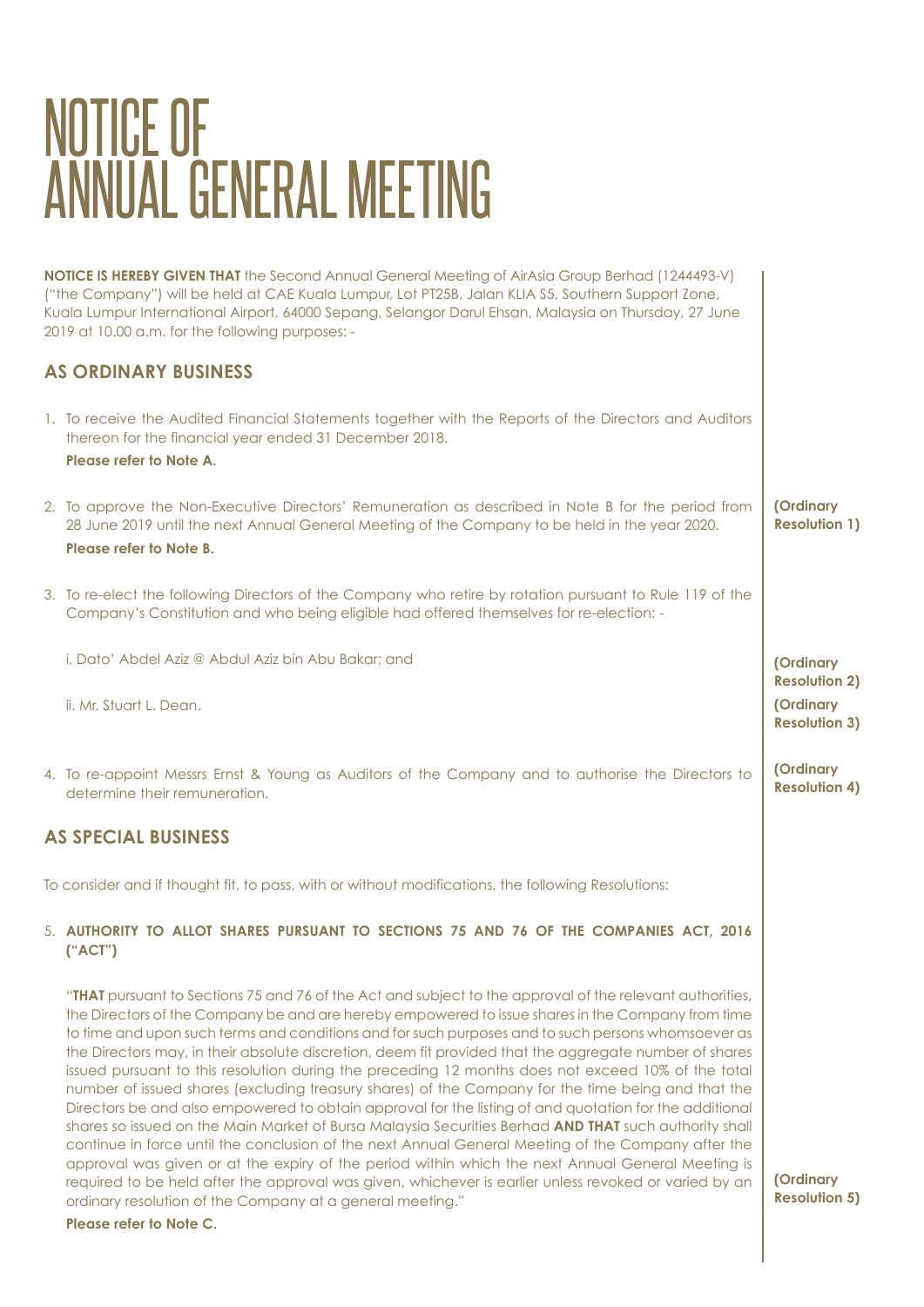### 6. **PROPOSED RENEWAL OF EXISTING SHAREHOLDERS' MANDATE AND NEW SHAREHOLDERS' MANDATE FOR RECURRENT RELATED PARTY TRANSACTIONS OF A REVENUE OR TRADING NATURE ("PROPOSED MANDATE")**

 "**THAT** approval be and is hereby given for the renewal of existing shareholders' mandate and new shareholders' mandate for the Company to enter into recurrent related party transactions of a revenue or trading nature with the related parties (**"Recurrent Related Party Transactions"**) as set out in Section 2.3 of the Circular to Shareholders dated 30 April 2019 (**"Circular"**), subject further to the following:

- (i) the Recurrent Related Party Transactions are entered into in the ordinary course of business which are:
	- (a) necessary for the day-to-day operations;
	- (b) on normal commercial terms and transaction price which are not more favourable to the related parties than those generally available to the public;
	- (c) undertaken on arm's length basis; and
	- (d) not to the detriment of the minority shareholders of the Company;
- (ii) the shareholders' mandate is subject to annual renewal and this shareholders' mandate shall only continue to be in full force until:
	- (a) the conclusion of the next Annual General Meeting (**"AGM"**) of the Company following the AGM at which this shareholders' mandate is approved, at which time it will lapse, unless by an ordinary resolution passed at that AGM, such authority is renewed;
	- (b) the expiration of the period within which the next AGM after the date is required to be held pursuant to Section 340(2) of the Companies Act, 2016 (**"Act"**) (but shall not extend to such extension as may be allowed pursuant to Section 340(4) of the Act); or
	- (c) revoked or varied by ordinary resolution passed by the shareholders of the Company in a general meeting of the Company,

whichever is the earliest.

**THAT** the Directors of the Company and/or any one of them be and are hereby authorised to complete and do all such acts and things and take all such steps and to execute all such transactions, deeds, agreements, arrangements and/or undertakings as the Directors in their discretion deem fit, necessary, expedient and/or appropriate in the best interest of the Company in order to implement, finalise and give full effect to the Recurrent Related Party Transactions with full powers to assent to any modifications, variations and/or amendments thereto.

**AND THAT** as the estimates given for the Recurrent Related Party Transactions specified in Section 2.3 of the Circular being provisional in nature, the Directors of the Company and/or any one of them be and are hereby authorised to agree to the actual amount or amounts thereof provided always that such amount or amounts comply with the procedures set out in Section 2.6 of the Circular." **Please refer to Note D.**

**(Ordinary Resolution 6)**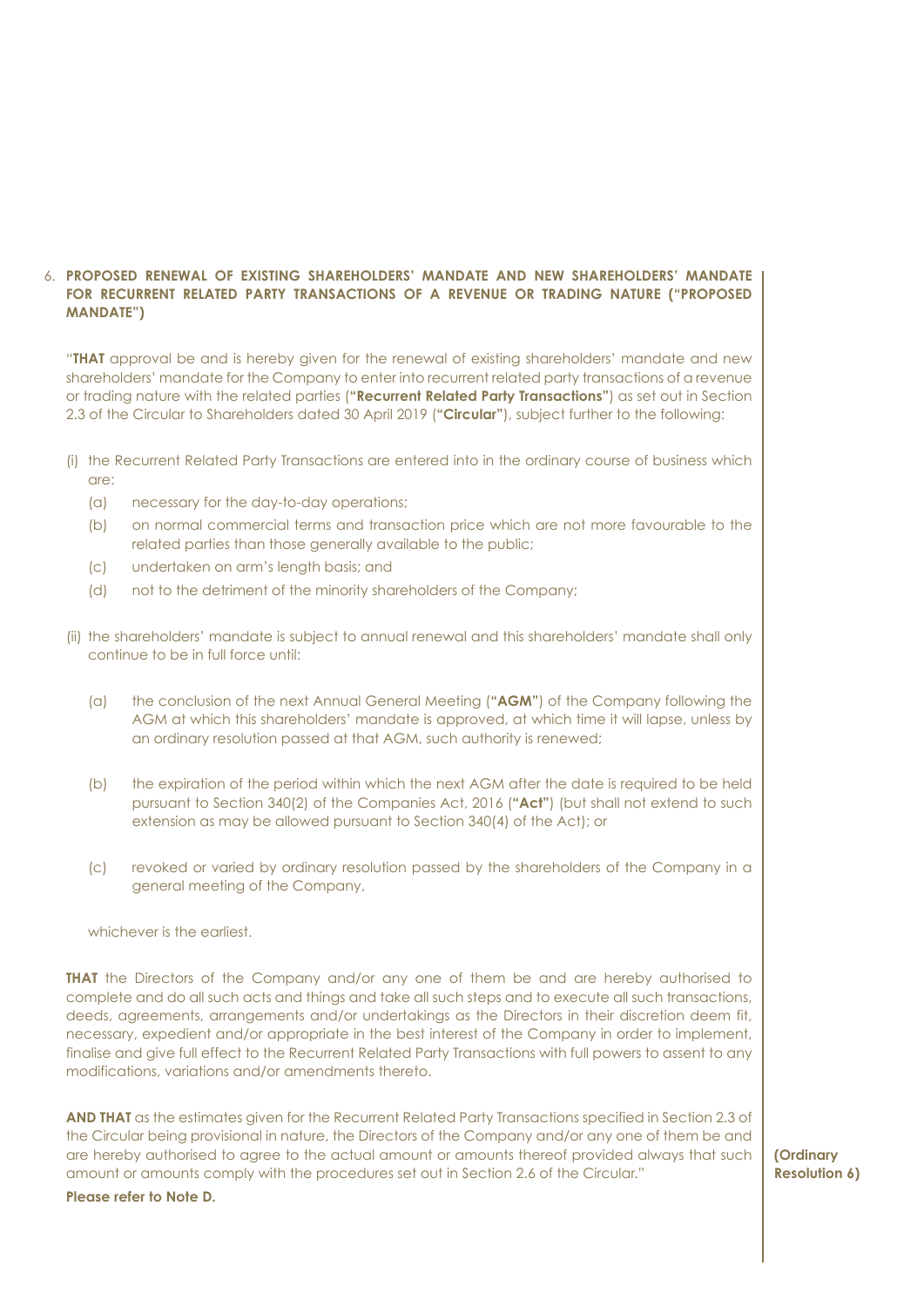### 7. **PROPOSED SHARE BUY-BACK AUTHORITY BY AIRASIA GROUP BERHAD ("THE COMPANY")**

**"THAT** subject always to the Companies Act 2016 ("**the Act**"), the Constitution of the Company, the Main Market Listing Requirements of Bursa Malaysia Securities Berhad ("**Bursa Securities**") ("**Listing Requirements**") and all other applicable laws, guidelines, rules and regulations, the Company be and is hereby authorised, to the fullest extent permitted by law, to purchase such number of issued shares in the Company as may be determined by the Directors of the Company from time to time through Bursa Securities upon such terms and conditions as the Directors may deem fit and expedient in the best interest of the Company provided that:

- i. the aggregate number of issued shares in the Company ("**Shares**") purchased ("**Purchased Shares**") or held by the Company pursuant to this resolution does not exceed ten per cent (10%) of the total number of issued shares of the Company at any point in time; and
- ii. the maximum amount of funds to be allocated by the Company for the purpose of purchasing its Shares shall not exceed the amount of the retained profits of the Company at the time of the purchase,

### ("**Proposed Share Buy-Back**").

**THAT** the authority to facilitate the Proposed Share Buy-Back will commence immediately upon passing of this Ordinary Resolution and will continue to be in force until:

- a. the conclusion of the next Annual General Meeting of the Company, following at which time the authority shall lapse, unless the authority is renewed by ordinary resolution passed at that meeting, either unconditionally or subject to conditions; or
- b. the expiration of the period within which the next annual general meeting of the Company is required by law to be held; or
- c. the authority is revoked or varied by ordinary resolution passed by the shareholders of the Company at a general meeting,

whichever occurs first, but shall not prejudice the completion of purchase(s) by the Company of its own Shares before the aforesaid expiry date and, in any event, in accordance with the provisions of the Act, Constitution of the Company, Listing Requirements and any applicable laws, rules, regulations, orders, guidelines and requirements issued by any relevant authorities.

**THAT** the Directors of the Company be and are hereby authorised, at their discretion, to deal with the Purchased Shares until all the Purchased Shares have been dealt with by the Directors in the following manner as may be permitted by the Act, Listing Requirements, applicable laws, rules, regulations, guidelines, requirements and/or orders of any relevant authorities for the time being in force: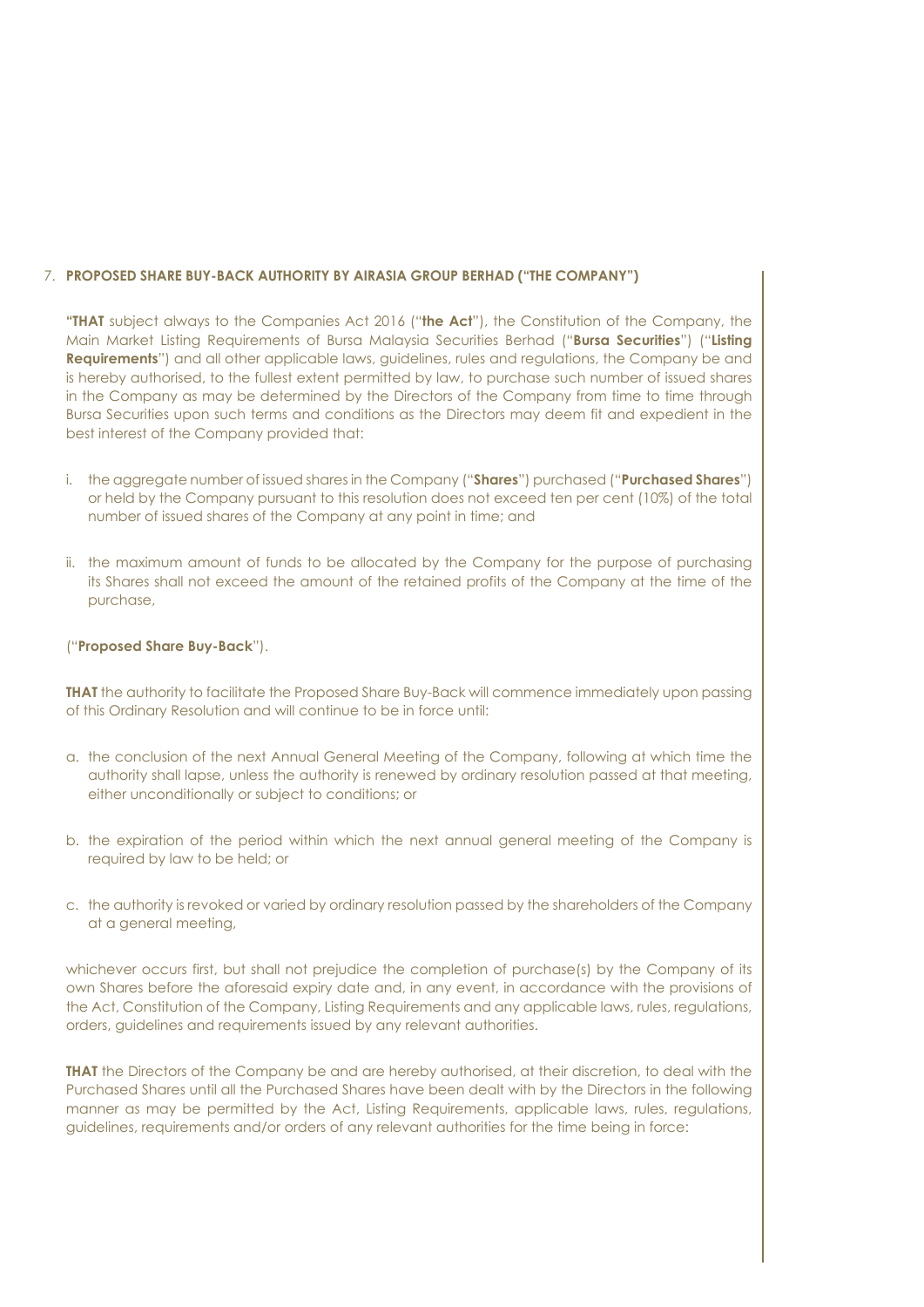- i. To cancel all or part of the Purchased Shares;
- ii. To retain all or part of the Purchased Shares as treasury shares;
- iii. To distribute all or part of the Purchased Shares as dividends to shareholders;
- iv. To resell all or part of the Purchased Shares on Bursa Securities in accordance with the relevant rules of Bursa Securities;
- v. To transfer all or part of the Purchased Shares for the purposes of or under an employees' share scheme;
- vi. To transfer all or part of the Purchased Shares as purchase consideration; and/or
- vii. In any other manner as may be prescribed by applicable laws and/or regulations and guidelines applied from time to time by Bursa Securities, and/or any other relevant authority for the time being in force,

**AND THAT** the Directors of the Company be and are hereby authorised to take all such steps as are necessary or expedient (including without limitation, the opening and maintaining of central depository account(s) under Securities Industry (Central Depositories) Act, 1991, and to enter into or execute, on behalf of the Company, any instrument, agreement and/or arrangement with any person, and with full power to assent to any condition, modification, variation and/or amendment as may be imposed by Bursa Securities or any relevant regulatory authority, and/or as may be required in the best interest of the Company and to take all such steps as the Directors may deem fit, necessary and expedient in the best interest of the Company in order to implement, finalise and give full effect to the purchase by the Company of its Shares."

**Please refer to Note E.**

### **OTHER ORDINARY BUSINESS**

8. To transact any other business of which due notice shall have been given.

By Order of the Board

**JASMINDAR KAUR A/P SARBAN SINGH** (MAICSA 7002687) **LAU YEN HOON**  (MAICSA 7061368)

Company Secretaries Kuala Lumpur 30th day of April 2019

**(Ordinary Resolution 7)**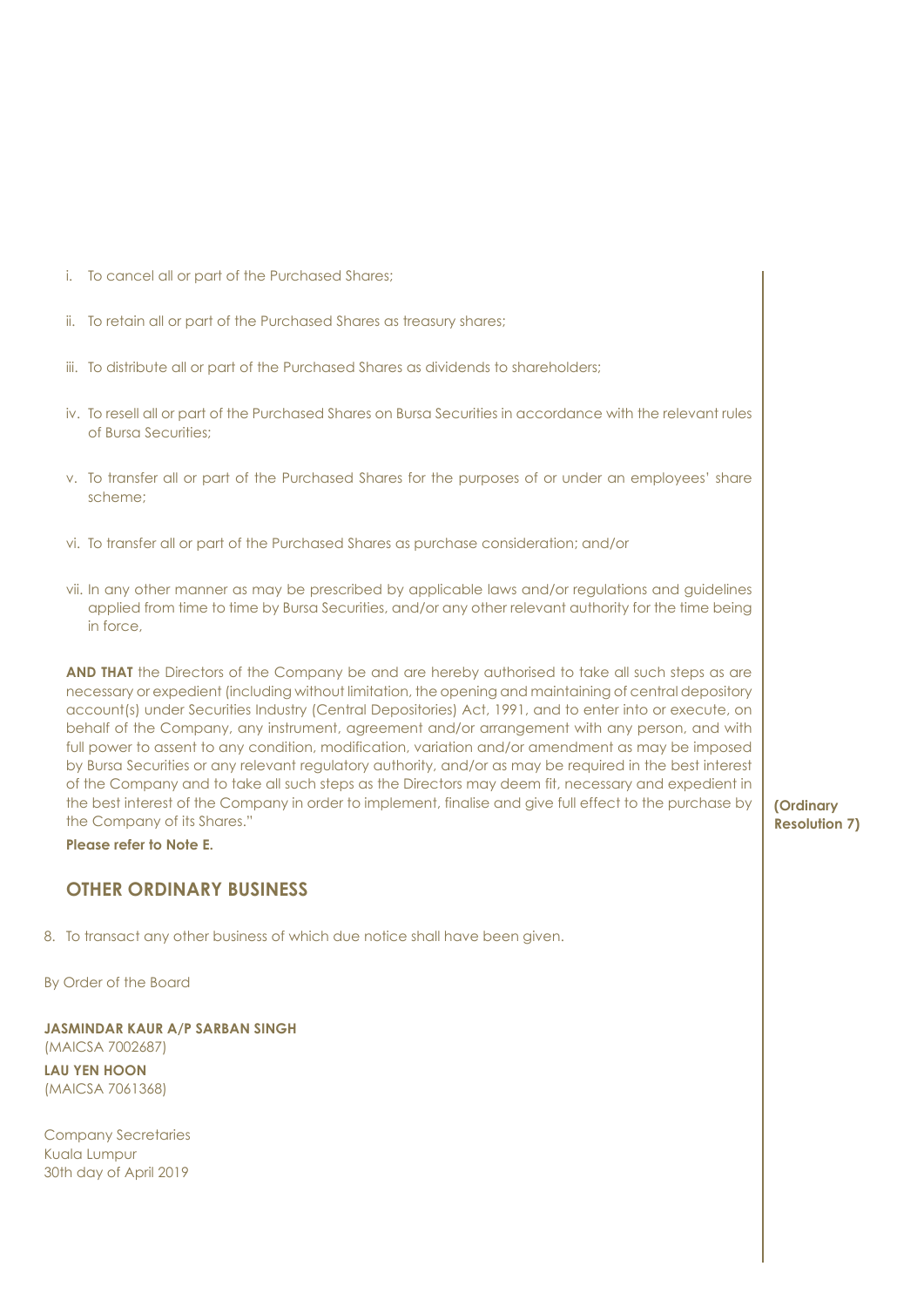### **NOTES ON APPOINTMENT OF PROXY**

- 1. Pursuant to the Securities Industry (Central Depositories) (Foreign Ownership) Regulations 1996 and Rule 41(a) of the Company's Constitution, only those Foreigners (as defined in the Constitution) who hold shares up to the current prescribed foreign ownership limit of 45.0% of the total number of issued shares of the Company, on a first-in-time basis based on the Record of Depositors to be used for the forthcoming Annual General Meeting ("AGM"), shall be entitled to vote. A proxy appointed by a Foreigner not entitled to vote, will similarly not be entitled to vote. Consequently, all such disenfranchised voting rights shall be automatically vested in the Chairman of the AGM.
- 2. A member must be registered in the Record of Depositors at 5.00 p.m. on 20 June 2019 ("General Meeting Record of Depositors") in order to attend and vote at the Meeting. A depositor shall not be regarded as a Member entitled to attend the Meeting and to speak and vote thereat unless his name appears in the General Meeting Record of Depositors. Any changes in the entries on the Record of Depositors after the abovementioned date and time shall be disregarded in determining the rights of any person to attend and vote at the Meeting.
- 3. A member entitled to attend and vote is entitled to appoint not more than two (2) proxies (or in the case of a corporation, to appoint a representative(s) in accordance with Section 333 of the Companies Act, 2016) to attend and vote in his stead. There shall be no restriction as to the qualification of the proxy(ies).
- 4. The Proxy Form in the case of an individual shall be signed by the appointor or his attorney, and in the case of a corporation, either under its common seal or under the hand of an officer or attorney duly authorised.
- 5. Where a member appoints two (2) proxies, the appointment shall be invalid unless he specifies the proportion of his shareholdings to be represented by each proxy.
- 6. Where a Member of the Company is an exempt authorised nominee which holds ordinary shares in the Company for multiple beneficial owners in one securities account ("omnibus account"), there is no limit to the number of proxies which the exempt authorised nominee may appoint in respect of each omnibus account it holds.
- 7. The Proxy Form or other instruments of appointment shall not be treated as valid unless deposited at the Registered Office of the Company at Unit 30-01, Level 30, Tower A, Vertical Business Suite, Avenue 3, Bangsar South, No. 8, Jalan Kerinchi, 59200 Kuala Lumpur, Wilayah Persekutuan, Malaysia not less than forty-eight (48) hours before the time set for holding the meeting. **Faxed copies of the duly executed form of proxy are not acceptable.**
- 8. Pursuant to Paragraph 8.29A(1) of the Main Market Listing Requirements of Bursa Malaysia Securities Berhad, all resolutions set out in this Notice will be put to vote by way of poll.
- 9. By submitting an instrument appointing a proxy(ies) and/or representative(s) to attend, speak and vote at the AGM and/ or any adjournment thereof, a member of the Company (i) consents to the collection, use and disclosure of the member's personal data by the Company (or its agents) for the purpose of the processing and administration by the Company (or its agents) of proxies and representatives appointed for the AGM (including any adjournment thereof) and the preparation and compilation of the attendance lists, minutes and other documents relating to the AGM (including any adjournment thereof), and in order for the Company (or its agents) to comply with any applicable laws, listing rules, regulations and/or guidelines (collectively, the "Purposes"), (ii) warrants that where the member discloses the personal data of the member's proxy(ies) and/or representative(s) to the Company (or its agents), the member has obtained the prior consent of such proxy(ies) and/or representative(s) for the collection, use and disclosure by the Company (or its agents) of the personal data of such proxy(ies) and/or representative(s) for the Purposes, and (iii) agrees that the member will indemnify the Company in respect of any penalties, liabilities, claims, demands, losses and damages as a result of the member's breach of warranty.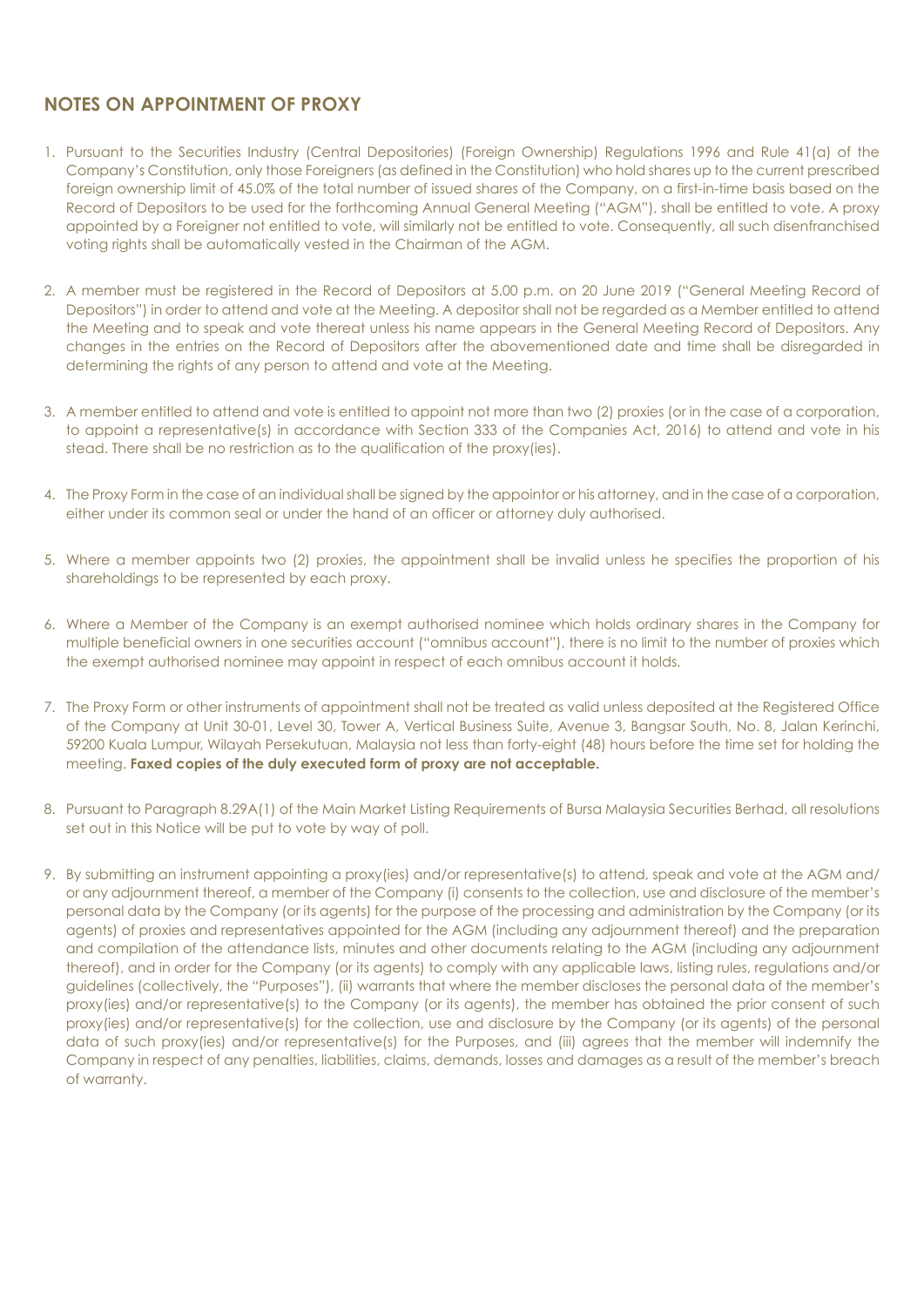### **EXPLANATORY NOTES:**

- **A.** This Agenda item is meant for discussion only in accordance with Sections 248(2) and 340(1) of the Companies Act, 2016 ("the Act"). The audited financial statements do not require the formal approval of shareholders and hence, the matter will not be put forward for voting.
- **B. To approve the Non-Executive Directors' Remuneration for the period from 28 June 2019 until the next Annual General Meeting of the Company to be held in the year 2020.**

The Board affirmed for an increase in the basic board fee from RM250,000 per annum to RM262,500 per annum and no change to the Committee fees for the period from 28 June 2019 until the next Annual General Meeting of the Company to be held in the year 2020 as shown below: -

| <b>Non-Executive Directors' Fees</b><br>(per annum)   | <b>Non-Executive Chairman</b><br>(RM) | <b>Per Non-Executive</b><br>Director/Per other<br><b>Committee Member</b><br>(RM) |
|-------------------------------------------------------|---------------------------------------|-----------------------------------------------------------------------------------|
| <b>Board of Directors</b>                             | <b>NA</b>                             | 262,500                                                                           |
| Audit Committee                                       | 75,000                                | 60,000                                                                            |
| Nomination and Remuneration Committee                 | 55,000                                | 35,000                                                                            |
| <b>Safety Review Board</b>                            | 55,000                                | 35,000                                                                            |
| <b>Risk Management Committee</b>                      | 55,000                                | 35,000                                                                            |
| <b>Non-Executive Directors' Benefits</b>              | <b>Board Directors</b>                | <b>Board Committees</b>                                                           |
| (per attendance by each director or committee member) | (RM)                                  | (RM)                                                                              |
| Meeting allowance                                     | 2,000                                 | 2,000                                                                             |

**Other Non-Executive Directors' Benefits** Insurance premiums on medical coverage, and other claimable expenses incurred in the course of carrying out their duties. Up to a total amount of RM100,000 for all Non-Executive **Directors** 

The Shareholders' approval is being sought under Ordinary Resolution 1 in accordance with the remuneration structure as set out above and to authorise the Directors to disburse the fees on a monthly basis.

### **C. Authority to allot shares pursuant to Sections 75 and 76 of the Act (Ordinary Resolution 5)**

Ordinary Resolution 5 has been proposed for the purpose of renewing the general mandate for issuance of shares by the Company under Sections 75 and 76 of the Act ("General Mandate"). Ordinary Resolution 5, if passed, will give the Directors of the Company authority to issue ordinary shares in the Company at their discretion without having to first convene another general meeting. The General Mandate will, unless revoked or varied by the Company in a general meeting, expire at the conclusion of the next Annual General Meeting ("AGM") or the expiration of the period within which the next AGM is required by law to be held, whichever is earlier.

The General Mandate, if granted, will provide the flexibility to the Company for any future fund-raising activities, including but not limited to further placing of shares for the purposes of funding future investment project(s), repayment of bank borrowing, working capital and/or acquisition(s) and thereby reducing administrative time and costs associated with the convening of additional shareholders meeting(s).

As at the date of this Notice, the Company has not issued any new shares under the general mandate obtained in its previous AGM.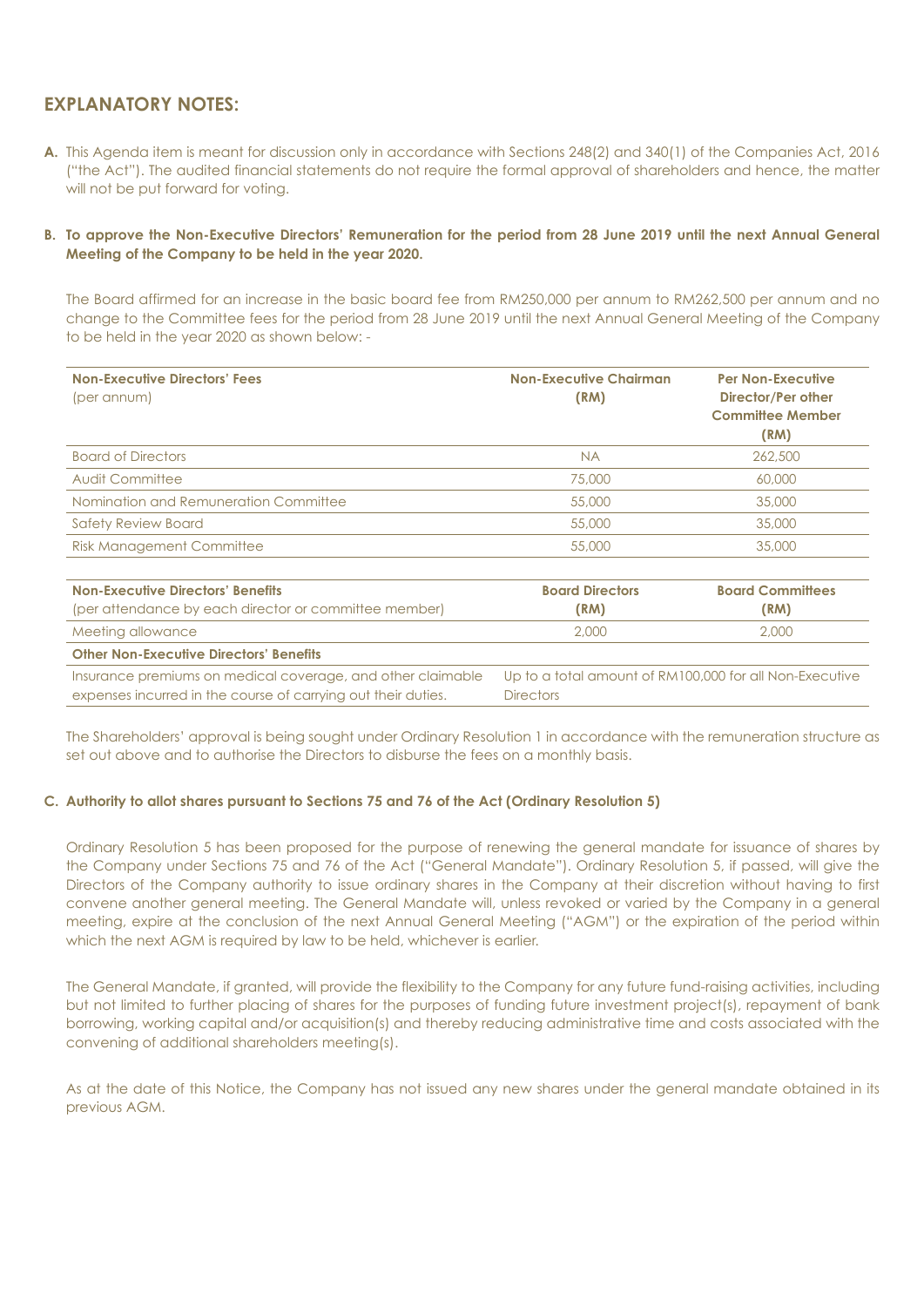### **D. Proposed Renewal of Existing Shareholders' Mandate and New Shareholders' Mandate for Recurrent Related Party Transactions of a Revenue or Trading Nature ("Proposed Mandate") (Ordinary Resolution 6)**

 Ordinary Resolution 6, if passed, will allow the Group to enter into Recurrent Related Party Transactions of a revenue or trading nature pursuant to the provisions of the Main Market Listing Requirements of Bursa Malaysia Securities Berhad. Please refer to the Circular to Shareholders dated 30 April 2019 for further information.

### **E. Proposed Share Buy-Back Authority by AirAsia Group Berhad ("the Company") (Ordinary Resolution 7)**

 Ordinary Resolution 7, if passed, will empower the Directors of the Company to purchase its own ordinary shares of up to 10% of the total number of issued shares of the Company through Bursa Malaysia Securities Berhad at any time within the time stipulated by utilising the funds allocated out of the retained profits of the Company based on the latest audited financial statements and/or the latest management accounts (where applicable) available at the time of the purchase. Details of the Proposed Share Buy-Back are contained in the Share Buy-Back Statement dated 30 April 2019.

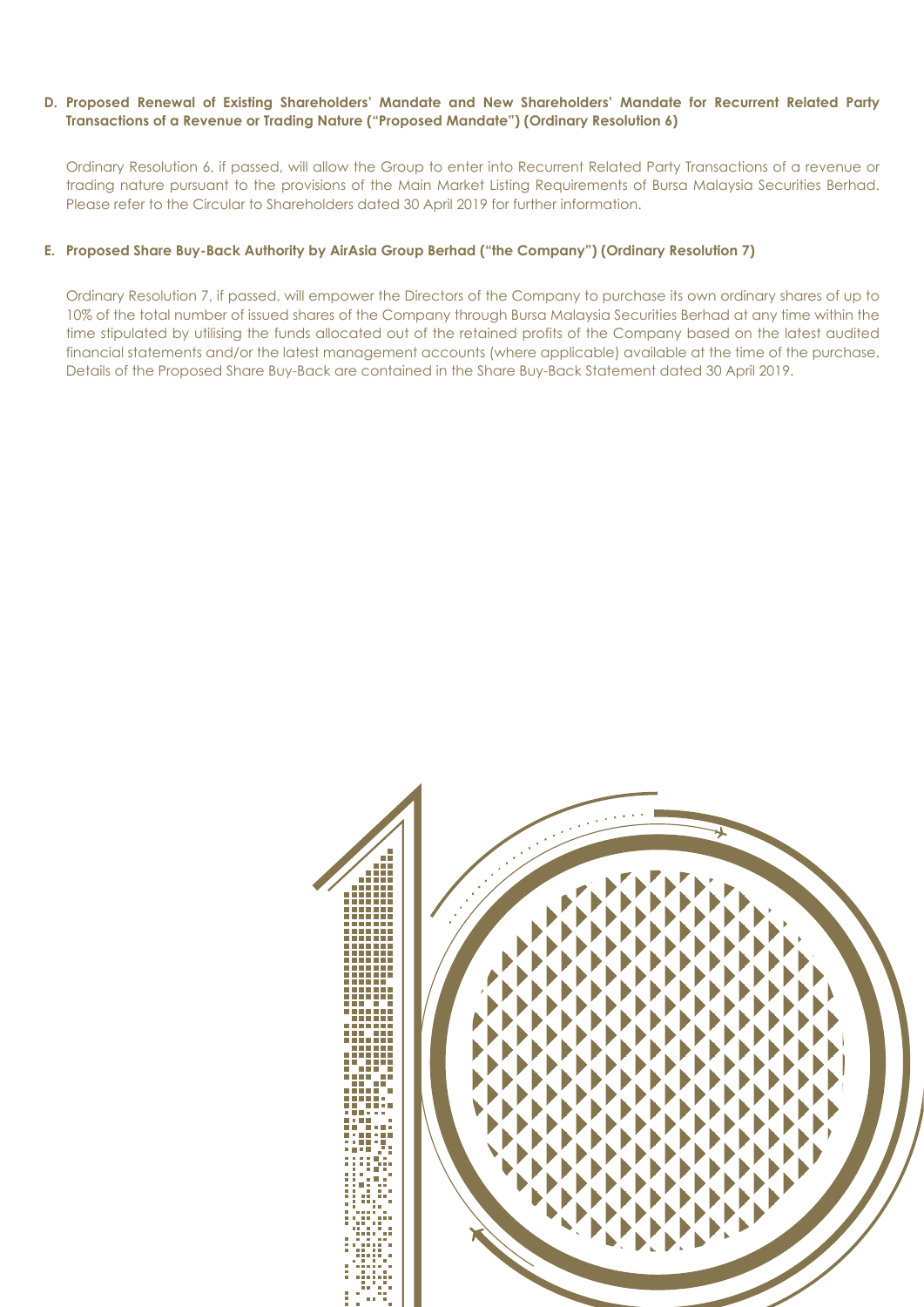### **FORM OF PROXY**

**AIRASIA GROUP BERHAD**  (Company No.: 1244493-V) ("the Company") Incorporated in Malaysia

|                               | I/We <u>(FULL NAME AS PER NRIC/CERTIFICATE OF INCORPORATION IN BLOCK LETTERS)</u><br>(COMPULSORY)    |  |
|-------------------------------|------------------------------------------------------------------------------------------------------|--|
|                               | (FULL ADDRESS)                                                                                       |  |
|                               |                                                                                                      |  |
|                               |                                                                                                      |  |
|                               |                                                                                                      |  |
|                               | (FULL NAME IN BLOCK LETTERS)                                                                         |  |
|                               |                                                                                                      |  |
|                               | _______________________telephone no. ________________________, email address _______________________ |  |
|                               |                                                                                                      |  |
| $of$ $\overline{\phantom{a}}$ |                                                                                                      |  |
|                               | (FULL ADDRESS)                                                                                       |  |
|                               |                                                                                                      |  |

\* or failing him/her, the Chairman of the Meeting as my/our proxy(ies) to vote in my/our name and on my/our behalf at the Second Annual General Meeting of the Company to be held at CAE Kuala Lumpur, Lot PT25B, Jalan KLIA S5, Southern Support Zone, Kuala Lumpur International Airport, 64000 Sepang, Selangor Darul Ehsan, Malaysia on Thursday, 27 June 2019 at 10.00 a.m. and at any adjournment of such meeting and to vote as indicated below:

| <b>AGENDA</b>            |                                                                                                                                                                                                       |            |                |
|--------------------------|-------------------------------------------------------------------------------------------------------------------------------------------------------------------------------------------------------|------------|----------------|
| No.1                     | To receive the Audited Financial Statements together with the Reports of the Directors and Auditors thereon<br>for the financial year ended 31 December 2018                                          |            |                |
| <b>Resolutions</b>       | <b>Description</b>                                                                                                                                                                                    | <b>FOR</b> | <b>AGAINST</b> |
| Ordinary<br>Resolution 1 | <b>Ordinary Business</b><br>To approve the Non-Executive Directors' Remuneration for the period from 28 June 2019<br>until the next Annual General Meeting of the Company to be held in the year 2020 |            |                |
| Ordinary<br>Resolution 2 | Re-election of Dato' Abdel Aziz @ Abdul Aziz bin Abu Bakar as a Director of the<br>Company, who retires by rotation pursuant to Rule 119 of the Company's Constitution                                |            |                |
| Ordinary<br>Resolution 3 | Re-election of Mr. Stuart L. Dean as a Director of the Company, who retires by rotation<br>pursuant to Rule 119 of the Company's Constitution                                                         |            |                |
| Ordinary<br>Resolution 4 | Re-appointment of Messrs Ernst & Young as Auditors of the Company and to authorise<br>the Directors to determine their remuneration                                                                   |            |                |
| Ordinary<br>Resolution 5 | <b>Special Business</b><br>Authority to allot shares pursuant to Sections 75 and 76 of the Companies Act, 2016                                                                                        |            |                |
| Ordinary<br>Resolution 6 | Proposed renewal of existing shareholders' mandate and new shareholders' mandate<br>for Recurrent Related Party Transactions of a revenue or trading nature                                           |            |                |
| Ordinary<br>Resolution 7 | Proposed Share Buy-Back Authority by AirAsia Group Berhad                                                                                                                                             |            |                |

*(Please indicate with an "X" in the appropriate spaces how you wish your vote to be cast. If you do not do so, the proxy will vote or abstain from voting as he/she thinks fit.)*

*\*Delete the words "or failing him/her, the Chairman of the Meeting" if not applicable.*

| No. of shares held:                                                                              |                 |               |            |
|--------------------------------------------------------------------------------------------------|-----------------|---------------|------------|
| CDS Account No.:                                                                                 |                 |               |            |
| The proportion of<br>my/our holding to<br>be represented by<br>my/our proxies are<br>as follows: |                 | No. of Shares | Percentage |
|                                                                                                  | First<br>Proxy  |               |            |
|                                                                                                  | Second<br>Proxy |               |            |
| Date:                                                                                            |                 |               |            |

Signature(s) / Common Seal of Members(s)

۱

 $\begin{array}{c} \hline \end{array}$  $\begin{array}{c} \hline \end{array}$